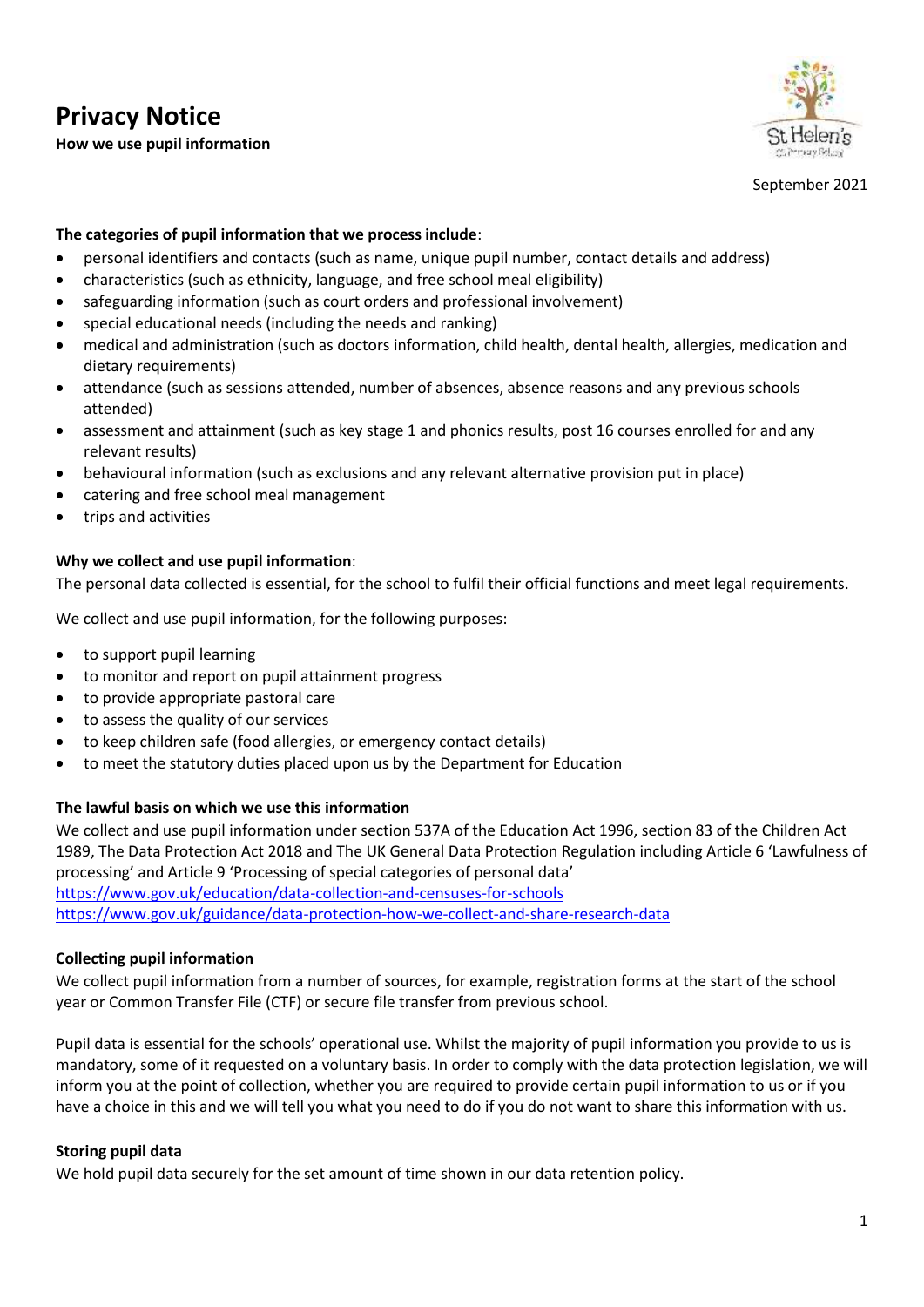# **Why we share pupil information**

We do not share information about our pupils with anyone without consent unless the law and our policies allow us to do so.

# **Who do we share pupil information with?**

We routinely share pupil information with:

- schools
- local authorities
- the Department for Education (DfE)
- our local authority services, as appropriate, including the School Nurse, Education Welfare, Occupational Therapist and Educational Psychologist
- speech and language therapists NHS, Bristol Community Health, Phoenix House, Topcliffe Avenue, Wakefield, WF3 1WE
- our behaviour support provider V. Borel, Bristol BS7 9HR
- our assessment monitoring provider Classroom Monitor (Prime Principle Ltd), Sutton Place, 49 Stoney Street, Nottingham, NG1 1LX. Website: [www.classroommonitor.co.uk](http://www.classroommonitor.co.uk/)
- our safeguarding monitoring provider CPOMS Systems Ltd, Unit 7, Acorn Business Park, Skipton, North Yorkshire, BD23 2UE
- our school communiction system provider Teachers2Parents, 2 Darker Street, Leicester, LE1 4SL. Website: [www.teachers2parents.co.uk](http://www.teachers2parents.co.uk/)
- our school meals provider and their online payment system, Select Aspens Services, Offerton Barns Business Centre, Offerton Lane, Hindlip, WR3 8SX
- our online booking and payment system provider (for Breakfast Club and school trips) Schoolcomms, 11 Kingsley Lodge, 13 New Cavendish Street, London W1G 9UG
- our free school milk provider (children under five) School Milk Services Ltd, Manor Farm, Collum Lane, Kewstoke, Weston-super-Mare, BS22 9JL. Website: [www.schoolmilkservices.co.uk](http://www.schoolmilkservices.co.uk/)
- our school photograph provider Tulip Photography, Unit 5 Gilda Buildings, Winterstoke Road, Weston Super Mare, BS23 3YS
- our sports coaches Total Pro Soccer, Calne, Wiltshire, SN11 8FS
- our on-line learning journal provider (Reception class) Tapestry, The Foundation Stage Forum Ltd, 1 Southdown Avenue, Lewes, East Sussex, BN7 1EL. Website: [www.tapestry.info](http://www.tapestry.info/)
- our on-line learning provider (Years 1-6) ClassDojo, 735 Tehama Street, San Francisco, California, USA. Website: [www.classdojo.com](http://www.classdojo.com/)
- our on-line learning provider for Times Tables Rockstars and Numbots Maths Circle Ltd, Ossory Offices, Hazelwood Lane, Ampthill, MK45 2HF. Website[: www.ttrockstars.com](http://www.ttrockstars.com/) [www.numbots.com](http://www.numbots.com/)

## **Department for Education**

The Department for Education (DfE) collects personal data from educational settings and local authorities via various statutory data collections. We are required to share information about our pupils with the Department for Education (DfE) either directly or via our local authority for the purpose of those data collections, under section 3 of The Education (Information About Individual Pupils) (England) Regulations 2013.

All data is transferred securely and held by DfE under a combination of software and hardware controls, which meet the current [government security policy framework.](https://www.gov.uk/government/publications/security-policy-framework) For more information, please see 'How Government uses your data' section at the end of this notice.

## **Local Authorities**

We may be required to share information about our pupils with the local authority to ensure that they can conduct their statutory duties under the [Schools Admission Code,](https://www.gov.uk/government/publications/school-admissions-code--2) including conducting Fair Access Panels.

## **Connecting Care**

The Connecting Care Local Record is a new way for staff who are directly involved in a child's care to share relevant information about their care in a way that is secure, controlled, consistent and efficient. It allows health and local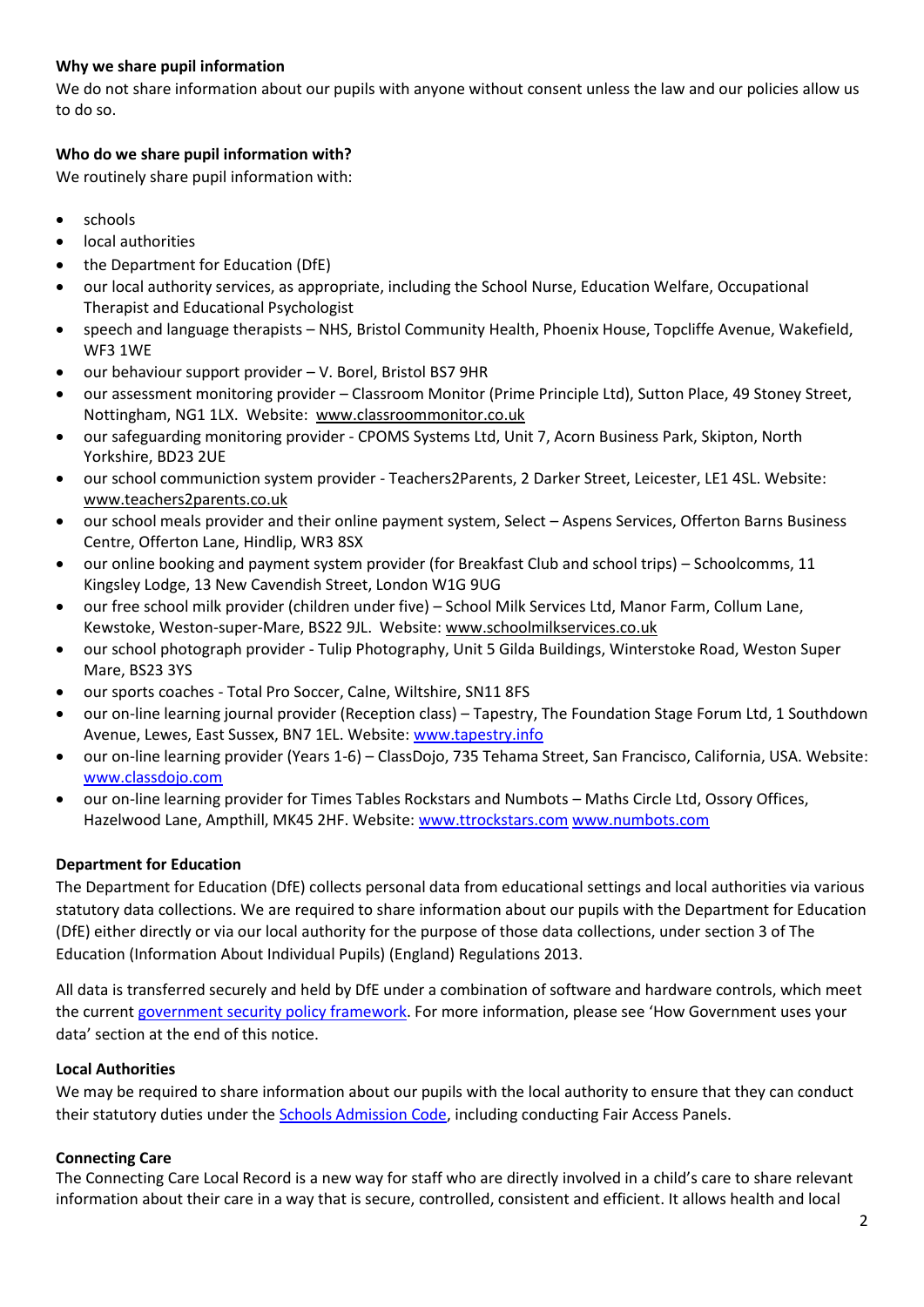council staff who are directly involved in a child's care access to a summary of existing records, such as those held by the GP, hospital or social care provider. Staff who are directly involved in a child's care, will only access their record with a legitimate reason, and if they can, they will ask your permission before they look at it.

The Connecting Care Record will contain information such as:

- who is involved in a child's care;
- any allergies they have;
- medications;
- recent appointments (but only whether they were attended, this will not include any information about what was discussed at that appointment);
- diagnoses.

The Connecting Care record will not contain information about conversations with the GP or any information on sensitive subjects such as sexual health. Staff who have a responsibility for designing services to improve children's general well-being will also have access to relevant information from the record. The detail that staff can see is linked to the job they do. If for their job they don't need to see specific information, they cannot see it.

Connecting Care has been established in order to share important health and social care information to support the care of the wider Bristol population. Your contact with local Connecting Car[e NHS Partner Organisations](https://www.connectingcarebnssg.co.uk/find-out-more/which-organisations-are-a-part-of-connecting-care/) may result in them seeking your consent to participate in a research study. Where you have consented to participate in such a study, the research team may access the information held by GPs and Hospital Trusts through Connecting Care to ensure that your participation (or those that you are responsible for) will not put you at risk of increased harm, and is suitable for the aims of the study. If you later choose to withdraw from the study, the research team will discuss the use of your information with you. As part of the consent process, the research team will inform you of the information they would seek access to.

If you require further information about Connecting Care, how it works, how information is shared and protected, and how you can opt out (and the implications for doing so) please contact PALS on 0800 073 0907, or visit [https://www.connectingcarebnssg.co.uk](https://www.connectingcarebnssg.co.uk/)

## **South West Child Health Information System (CHIS)**

Your local council also shares a limited amount of school enrolment information with the South West Child Health Information System (CHIS), which is used by local organisations to deliver child health services safely, effectively and efficiently. The CHIS maintains a record of all children from birth up to the age of 19 and receives data from General Practice, maternity departments, health visitor providers, screening providers and school age vaccination providers.

The information shared by the school with CHIS includes:

- School assigned ID and/or NHS number
- Pupil name and gender
- Pupil date of birth
- Pupil home postcode
- Pupil start date at the school

The CHIS is commissioned by NHS England on behalf of Public Health England and the service is provided by Health Intelligence Ltd. If you require further information about the CHIS, how it works and how information is shared and protected, please visit: [http://www.swchis.co.uk](http://www.swchis.co.uk/)

## **Requesting access to your personal data**

Under data protection legislation, parents and pupils have the right to request access to information about them that we hold. To make a request for your personal information, or be given access to your child's educational record, contact Andy Spens, Executive Headteacher. Tel: 01454 866530 Email[: sthelensprimary@sgmail.org.uk](mailto:sthelensprimary@sgmail.org.uk)

You also have the right to: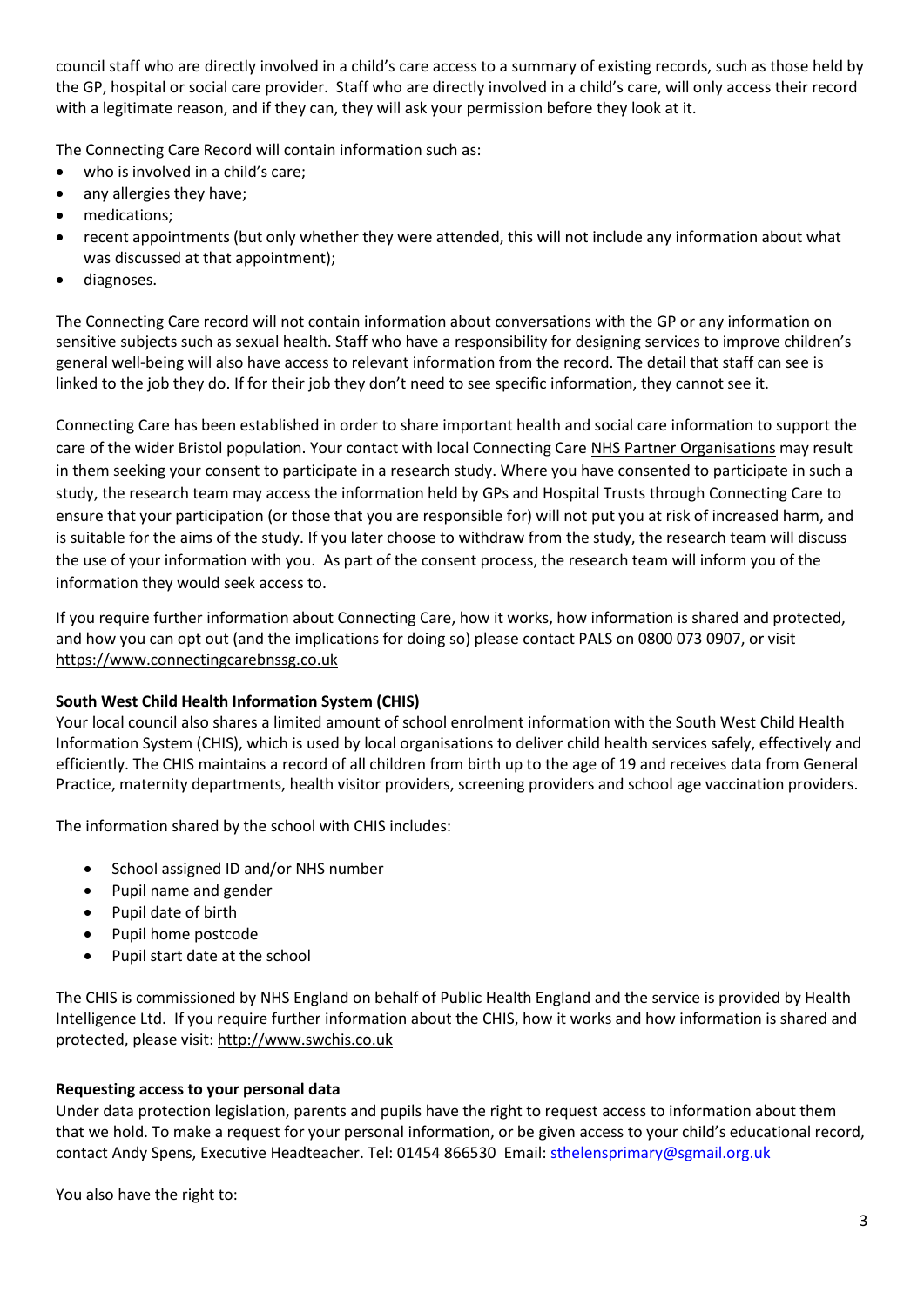- object to processing of personal data that is likely to cause, or is causing, damage or distress;
- prevent processing for the purpose of direct marketing;
- object to decisions being taken by automated means;
- in certain circumstances, have inaccurate personal data rectified, blocked, erased or destroyed; and
- a right to seek redress, either through the ICO, or through the courts

If you have a concern about the way we are collecting or using your personal data, you should raise your concern with us in the first instance or directly to the Information Commissioner's Office at <https://ico.org.uk/concerns/>

For further information on how to request access to personal information held centrally by DfE, please see the 'How Government uses your data' section at the end of this notice.

#### **Withdrawal of consent and the right to lodge a complaint**

Where we are processing your personal data with your consent, you have the right to withdraw that consent. If you change your mind, or you are unhappy with our use of your personal data, please let us know by contacting [sthelensprimary@sgmail.org.uk](mailto:sthelensprimary@sgmail.org.uk)

#### **Last updated**

We may need to update this privacy notice periodically so we recommend that you revisit this information from time to time.

#### **Contact**

If you would like to discuss anything in this privacy notice, please contact Andy Spens, Executive Headteacher. Email: [sthelensprimary@sgmail.org.uk](mailto:sthelensprimary@sgmail.org.uk)